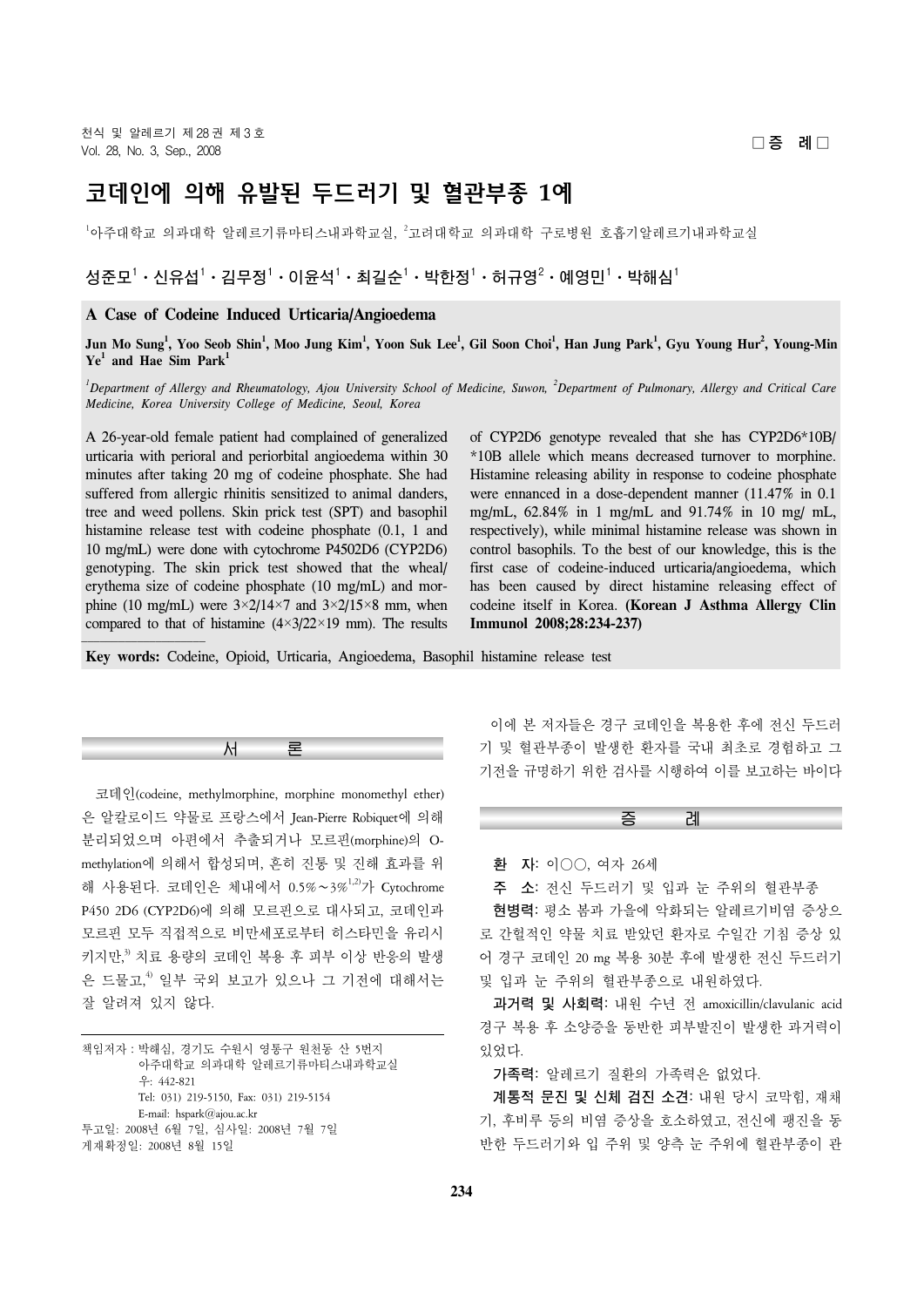| 성준모 등: 코데인에 의해 유발된 두드러기 및 혈관부종 1예 <b>235</b> |  |
|----------------------------------------------|--|
|----------------------------------------------|--|

|                   |  |  |  | <b>Table 1.</b> The skin prick test results to codeine and morphine in |  |
|-------------------|--|--|--|------------------------------------------------------------------------|--|
| the study subject |  |  |  |                                                                        |  |

|                  | Wheal /Erythema (mm)  |                      |  |  |  |
|------------------|-----------------------|----------------------|--|--|--|
|                  | Codeine phosphate     | Morphine HCL         |  |  |  |
| $0.1$ mg/mL      | 0/0                   | 0/0                  |  |  |  |
| 1 $mq/mL$        | 0/0                   | 0/0                  |  |  |  |
| 10 $mq/mL$       | $3\times2/14\times7$  | $3\times2/15\times8$ |  |  |  |
| Histamine        | $4\times3/22\times19$ |                      |  |  |  |
| Negative control | 0/0                   |                      |  |  |  |

찰되었다. 활력 징후는 정상이었으며 흉부 청진 상 수포음이 나 천명음은 들리지 않았다.

 **검사실 소견:** 일반화학검사 및 뇨화학 검사에서 이상소견 이 없었으며, 흉부 X선 사진 소견도 정상이었다. 피부 증상 이 사라진 이후에 약물을 중단하고 80종 항원에 대한 피부단 자시험을 시행하였으며 일부 흡입성 항원에 약양성 반응을 보였지만 immuno CAP 시스템(CAP, Pharmacia, Sweden)으로 시 행한 혈청 내 특이 IgE는 음성이었다. 말초 혈액 검사상 호산 구는 75/μL (1.3%)로 정상소견을 보였고 혈청 내 총 IgE치는 624 IU/mL로 측정되었다.

 **코데인을 이용한 피부단자시험:** 코데인과 모르핀에 대한 피부단자시험을 시행하였다. 환자가 피부 증상 유발 전 복용 하였던 코데인 정 20 mg® (명문제약)을 0.1 mg/mL, 1 mg/mL, 10 mg/mL의 농도로 조제하여 피부단자시험을 시행하였고 10 mg/mL에서 3×2/14×7 (wheal/erythema) mm의 소견을 보였다. 동 시에 모르핀 주 10 mg/mLⓇ (하나제약)를 0.1 mg/mL, 1 mg/ mL, 10 mg/mL의 농도로 피부단자시험을 시행하였고 10 mg/mL에서 3×2/15×8 (wheal /erythema) mm의 소견을 보였다(Table 1).

 **CYP2D6의 유전자형 검사:** 환자의 말초 백혈구로부터 genomic DNA를 추출하였고 CYP2D6 유전자는 forward pair로 5'-CACTGGCTCCAAGCATGGCAG-3'와 reverse pair로 5'-ACT-GAGCCCTGGGAGGTAGGTA-3'를 이용하여 Long and Accurate PCR (TaKaRa LA-PCR kit; TaKaRa Shuzo, Shiga, Japan)로 증폭시켰다. PCR product는 Applied Biosystems Model 377A DNA Sequencer (Applied Biosystems Inc)를 사용하여 직접염기 서열분석 하였다. 환자의 CYP2D6 효소계의 표현형은 CYP2- D6\*10B/\*10B로 확인되었다.

 **코데인을 이용한 호염기구 히스타민 유리능 측정:** 본 증 례 환자를 포함하여 총 세 명의 피검자를 대상으로 정맥혈 20 mL를 채혈하여 0.1 M EDTA용액 1 mL와 6% dextran, 3% dextrose, 0.9% saline 2.5 mL가 혼합된 시험관 두 개에 채혈한 정맥혈을 10 mL씩 혼합하였다. 그 후 상온에서 약 2시간 동 안 침강시킨 후 상층의 혈장-백혈구-혈소판 부유액을 분리하 여 2회 세척한 다음 PIPES-ACMD 완충용액으로 5 mL의 백혈



Fig. 1. Comparison of basophil histamine release by codeine phosphate in the study subject and two controls.

#### 구 부유액을 만들었다.

 세포 부유액 0.2 mL와 PIPES-ACMD 완충용액 0.7 mL가 들어 있는 5 mL 플라스틱관에 잘 혼합된 백혈구 부유액을 각각 0.2 mL씩 넣은 후 필요한 농도의 대응시약을 첨가하고 37°C 에서 15분간 배양 후 700×G로 15분간 원심 분리하였다. 원심 분리된 용액에서 상층액을 얻은 후 히스타민 농도는 자동 형 광법을 이용하여 측정하고, 자연 유리능은 항원 대신에 완충 용액 0.1 mL를 넣은 후 측정하였다. 총 히스타민 유리능은 0.1% TCA 용액 0.1 mL를 더하여 세포를 용해시킨 다음 측정 하였다. 순 히스타민 유리능의 백분율은(실험적 히스타민 유 리-자연 히스타민 유리)/(총 히스타민-자연 히스타민 유리) ×100으로 산출하였다. 시약으로는 Calcium ionophore, 항 IgE 항체와 코데인 정 20 mg® (명문제약)을 0.1 mg/mL, 1 mg/mL, 10 mg/mL의 농도로 사용하였다. 대조군(control) 1은 아토피피 부염이 동반된 22세 남자이며 대조군 2는 알레르기 질환의 기왕력이 없는 28세 여자였다. 코데인을 이용한 호염기구 히 스타민 유리능은 환자에서 코데인의 용량에 비례하여 증가 하였고 정상 대조군에서는 히스타민 유리능의 유의한 변화 가 관찰되지 않았다(Fig. 1).

### 고 찰

 지금까지 치료 용량에서 코데인에 의한 다양한 피부 이상 반응에 대한 보고와 그 기전에 대한 연구가 진행되었다.  $Schoenfeld$ <sup>5)</sup>는 경구 코데인을 처음 복용 후 각각 두드러기와 혈관부종이 발생한 환자를 보고하며 코데인의 직접적인 히 스타민 유리능을 그 기전으로 제시하였다. 이후 Groot, <sup>6)</sup> Rod $r$ íguez 등 $v$ 은 코데인 복용 후 두드러기 및 소양증을 동반한 전신 홍반이 발생한 환자에서 코데인을 포함한 화학적으로 유사한 아편계 약물로 피부첩포시험을 시행하여 양성 반응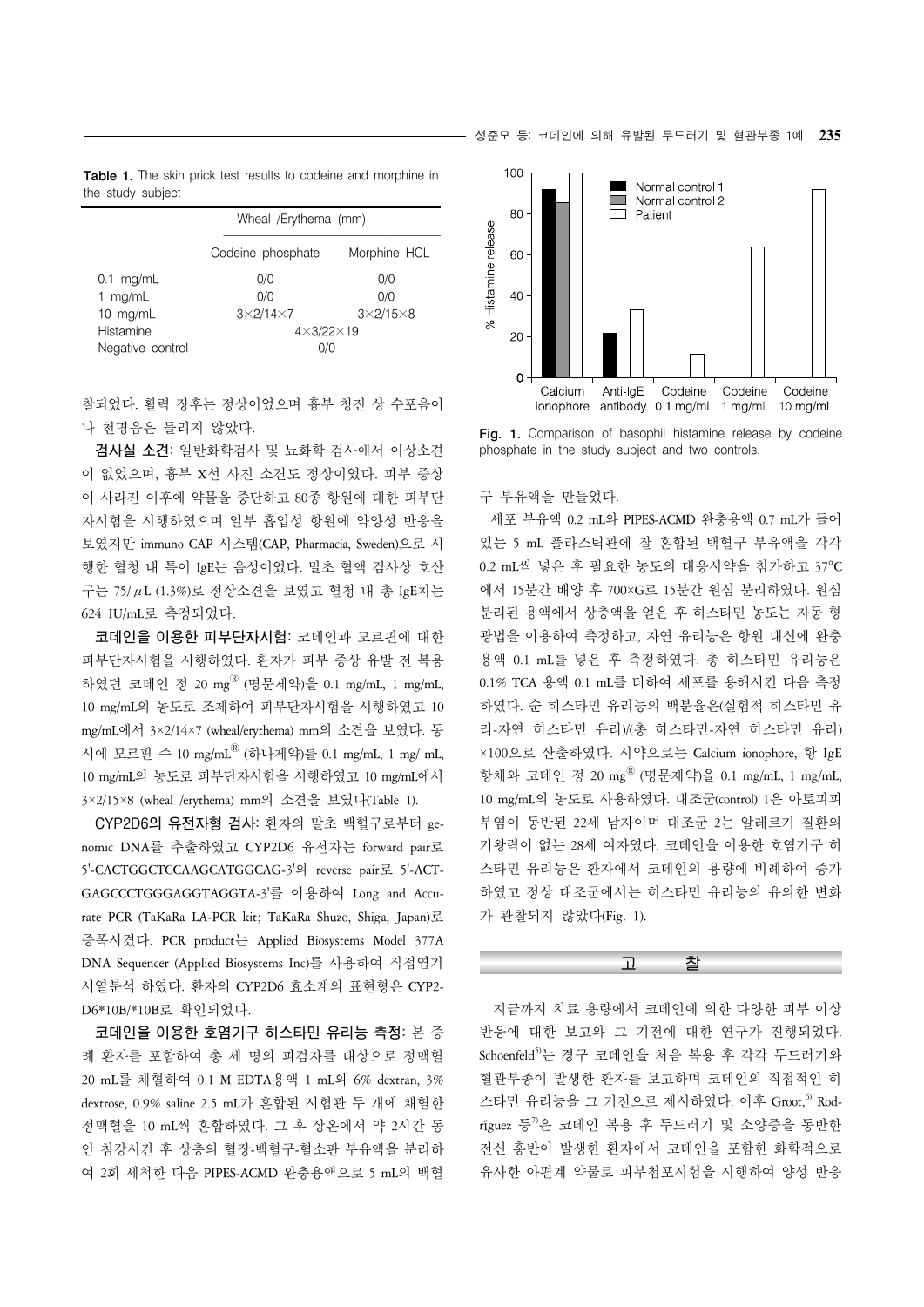을 관찰하여 그 기전으로 지연형 과민반응을 제시하였고, 또 한 화학적으로 유사한 아편계 약물간에 교차반응 가능성에 대하여 언급하였다. 반면 Vidal 등 $^{8}$ 은 코데인 경구 복용 후 발열, 두드러기, 혈관부종이 발생한 환자에서 코데인을 이용 하여 피부첩포시험, 피부단자시험을 시행하였으나 모두 음 성 소견이 나타남을 관찰하였다. 그 외에도 Harle 등 우 모르 핀과 코데인이 포함된 정맥마취제 투여 후 아나필락시스가 발생한 환자에서 모르핀과 코데인에 반응하는 특이 IgE 항체 를 검출한 바 있다. 또한 이외에도 코데인에 의한 고정 약 진, $^{\rm 10,11)}$  다형 홍반, $^{\rm 12}$  성홍열상 발진, $^{\rm 13}$  전신적 탈락성 피부염 $^{\rm 14)}$ 도 보고되었다. 이와 같이 코데인은 다양한 피부 이상 반응 을 일으킬 수 있으며 그 기전에 대하여 각각 다른 기전들을 보고하고 있다.

 본 저자들이 경험한 환자는 코데인과 모르핀을 이용한 피 부단자시험에서 유사한 정도의 양성 반응을 보여 이 약물에 의해 피부 비만세포의 히스타민 유리가 증가함을 확인하였 으나, Nasser 등<sup>15)</sup>은 코데인을 포함한 아편계 약물 과민성이 확인된 군과 그렇지 않은 군 간에 피부단자시험 결과의 차이 가 없음을 보고하여 환자의 이러한 피부단자시험 결과가 진 단적 가치를 가진다고 볼 수는 없었다.

 또한 환자의 체내에서 코데인 대사 시 모르핀으로 대사가 증가하고 과다하게 생성된 모르핀에 의한 두드러기의 가능 성을 배제하기 위하여 CYP2D6의 유전자형을 검사한 결과 CYP2D6\*10B/\*10B 표현형을 보였다. 이는 아시아인의 약 40% 에서 나타나는 CYP2D6의 표현형으로, 16,17) 이 표현형을 가진 사람은 코데인에서 모르핀으로 대사가 오히려 감소하는 것 으로 알려져 있어,<sup>18)</sup> 과다하게 생성된 모르핀에 의한 두드러 기 및 혈관부종의 가능성은 매우 낮은 것으로 사료되었다. 코데인에 의한 두드러기 환자들을 대상으로 아직 호염기 구 히스타민 유리능 검사를 시행한 보고는 없으나 본 저자들 은 환자의 호염기구가 코데인에 과도하게 반응하여 두드러 기가 발생하였는지를 확인하기 위해 호염기구 히스타민 유 리능 검사를 시행하였다. 양성 대조약물인 Calcium ionophore 에 의해 환자와 두 명의 대조군이 유사한 정도의 호염기구 히스타민 유리를 보였고, 항 IgE 항체를 이용한 검사에서는 아토피피부염을 동반한 대조군 1과 환자에서 호염기구 히스 타민 유리능이 증가함을 관찰하였는데, 이는 두 명 모두 알 레르기 질환을 동반하고 있어 IgE 매개 반응에 의해 발생했 을 것으로 생각된다. 코데인에 대해서는 두 대조군의 호염기 구 히스타민 유리능은 증가하지 않았으나, 환자의 경우 코데 인의 농도에 비례하여 호염기구 히스타민 유리능이 유의하 게 증가함을 관찰하였고 1 mg/mL 이상의 Codeine 처리에서 항 IgE 항체 처리보다 호염기구 히스타민 유리능이 유의하게 높게 증가하였다.

 이런 결과를 바탕으로 환자에서 코데인에 대한 혈청 특이 IgE는 검출되지 않아 IgE 매개 반응을 완전히 배제할 순 없지 만 본 환자에서 발생한 두드러기는 코데인의 직접적인 히스 타민 분비능력에 의한 것으로 생각한다.

#### 결 론

 본 저자들은 국내 최초로 코데인의 직접적인 히스타민 분 비에 의하여 경구 코데인 복용 후 전신 두드러기 및 혈관부 종이 발생한 환자를 경험하고 이를 보고하는 바이다.



- 1) Vree TB, Verwey-van Wissen CP. Pharmacokinetics and metabolism of codeine in humans. Biopharm Drug Dispos 1992;13: 445-60
- 2) Quiding H, Lundqvist G, Boreus LO, Bondesson U, Ohrvik J. Analgesic effect and plasma concentrations of codeine and morphine after two dose levels of codeine following oral surgery. Eur J Clin Pharmacol 1993;44:319-23
- 3) Casale TB, Bowman S, Kaliner M. Induction of human cutaneous mast cell degranulation by opiates and endogenous opioid peptides: evidence for opiate and nonopiate receptor participation. J Allergy Clin Immunol 1984;73:775-81
- 4) Arndt KA, Jick H. Rates of cutaneous reactions to drugs. A report from the Boston Collaborative Drug Surveillance Program. JAMA 1976;235:918-23
- 5) Schoenfeld MR. Acute allergic reactions to morphine, codeine, meperidine, hydrocholoride, and opium alkaloid. N Y State J Med 1960;60:2591-3
- 6) De Groot AC, Conemans J. Allergic urticarial rash from oral codeine. Contact Dermatitis 1986;14:209-14
- 7) Rodríguez A, Barranco R, Latasa M, de Urbina JJ, Estrada JL. Generalized dermatitis due to codeine. Cross-sensitization among opium alkaloids. Contact Dermatitis 2005;53:240
- 8) Vidal C, Pérez-Leiros P, Bugarín R, Armisén M. Fever and urticaria to codeine. Allergy 2000;55:416-7
- 9) Harle DG, Baldo BA, Coroneos NJ, Fisher MM. Anaphylaxis following administration of papaveretum. Case report: implication of IgE antibodies that react with morphine and codeine, and identification of an allergenic determinant. Anesthesiology 1989; 71:489-94
- 10) Kuokkanen K. Erythema fixum of the genitals and the mucous membranes. Int J Dermatol 1974;13:4-8
- 11) Tӧrӧk H. Dermatitis medicamentosa: a ten-year study. Dermatol Int 1969;8:57-62
- 12) Ponte CD. A suspected case of codeine-induced erythema multiforme. Drug Intell Clin Pharm 1983;17:128-30
- 13) Hunskaar S, Dragsund S. Scarlatiniform rash and urticaria due to codeine. Ann Allergy 1985;54:240-1